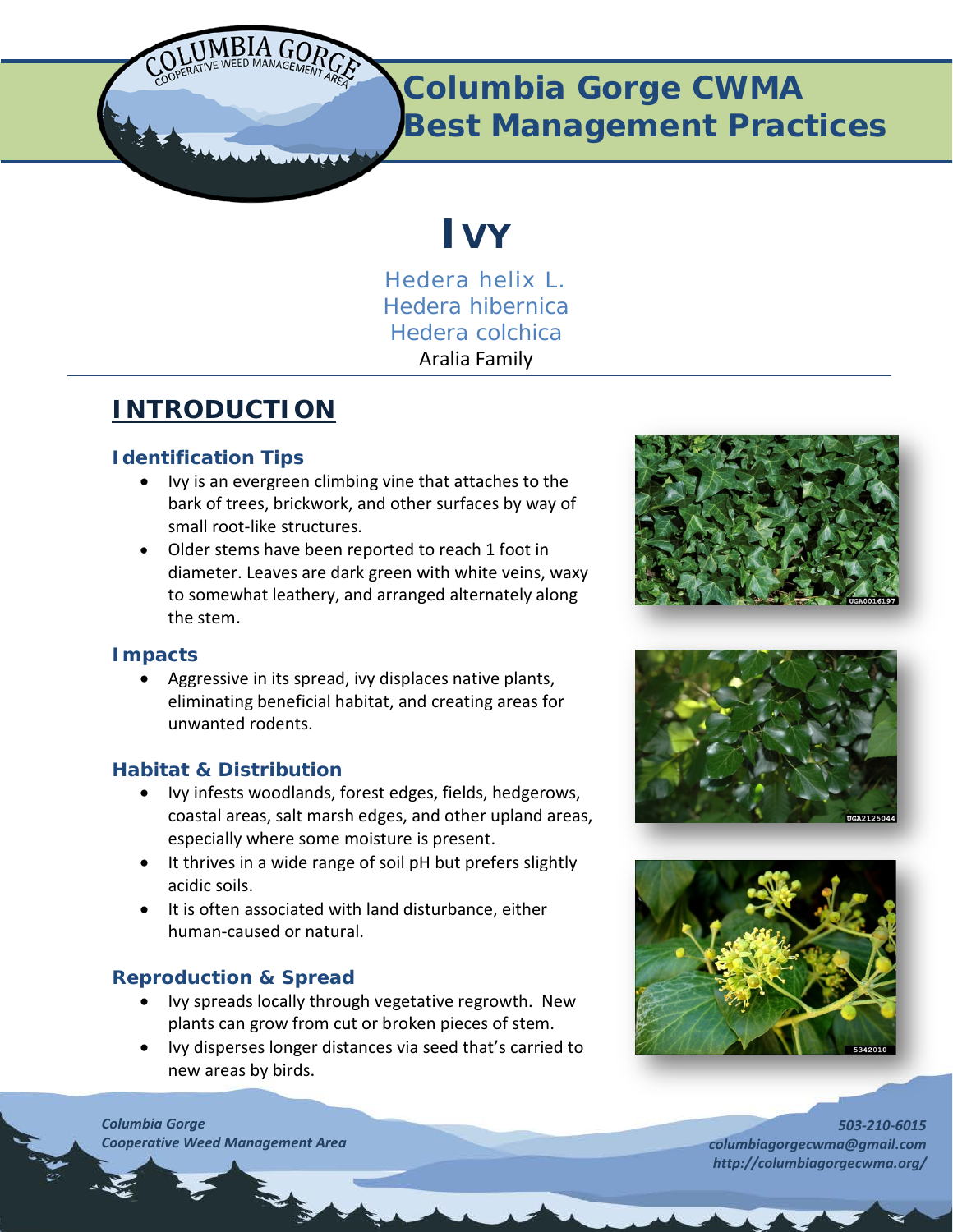## **CONTROL INFORMATION**

#### **Integrated Pest Management**

• The preferred approach for weed control is Integrated Pest Management (IPM). IPM involves selecting from a range of possible control methods to match the management requirements of each specific site. The goal is to maximize effective control and to minimize negative environmental, economic, and recreational impacts.



• Use a multifaceted and adaptive approach. Select control methods reflecting the available time, funding, and labor of the participants, the land use goals, and the values of the community and landowners. Management will require dedication for a number of years and should allow flexibility in methods.

#### **Planning Considerations**

- Survey the area for weeds, set priorities, and select the best control method(s) for the site.
- Control practices should be selected to minimize soil disturbance. Minimizing disturbance prevents further infestations of weeds.
- Begin work on the perimeter of the infested areas first and move inward toward the core of the infestation.
- Monitor the site and continue to treat plants that germinate from the seed bank.
- Re-vegetate treatment areas to improve ecosystem function and prevent new infestations.

#### **Early Detection and Prevention**

- Dig or pull isolated or small populations before the infestation spreads.
- Ivy produces seeds on mature climbing stems. Prevent the spread of ivy seed by cutting a 12" gap in climbing stems.
- Large infestations may require the careful use of an appropriate herbicide.
- Monitor for new plants and re-treat as necessary. Ensure any existing plants do not produce and release seed. Remove, bag, and dispose of plants and seeds as trash, or burn them.
- Prevent the additional spread of ivy by thoroughly cleaning tools, boots, and vehicles after working in or traveling through an infested area.
- Do not buy ivy at nurseries or garden centers; consider planting comparable noninvasive plants.

*Columbia Gorge Cooperative Weed Management Area*

*503-210-6015 columbiagorgecwma@gmail.com http://columbiagorgecwma.org/*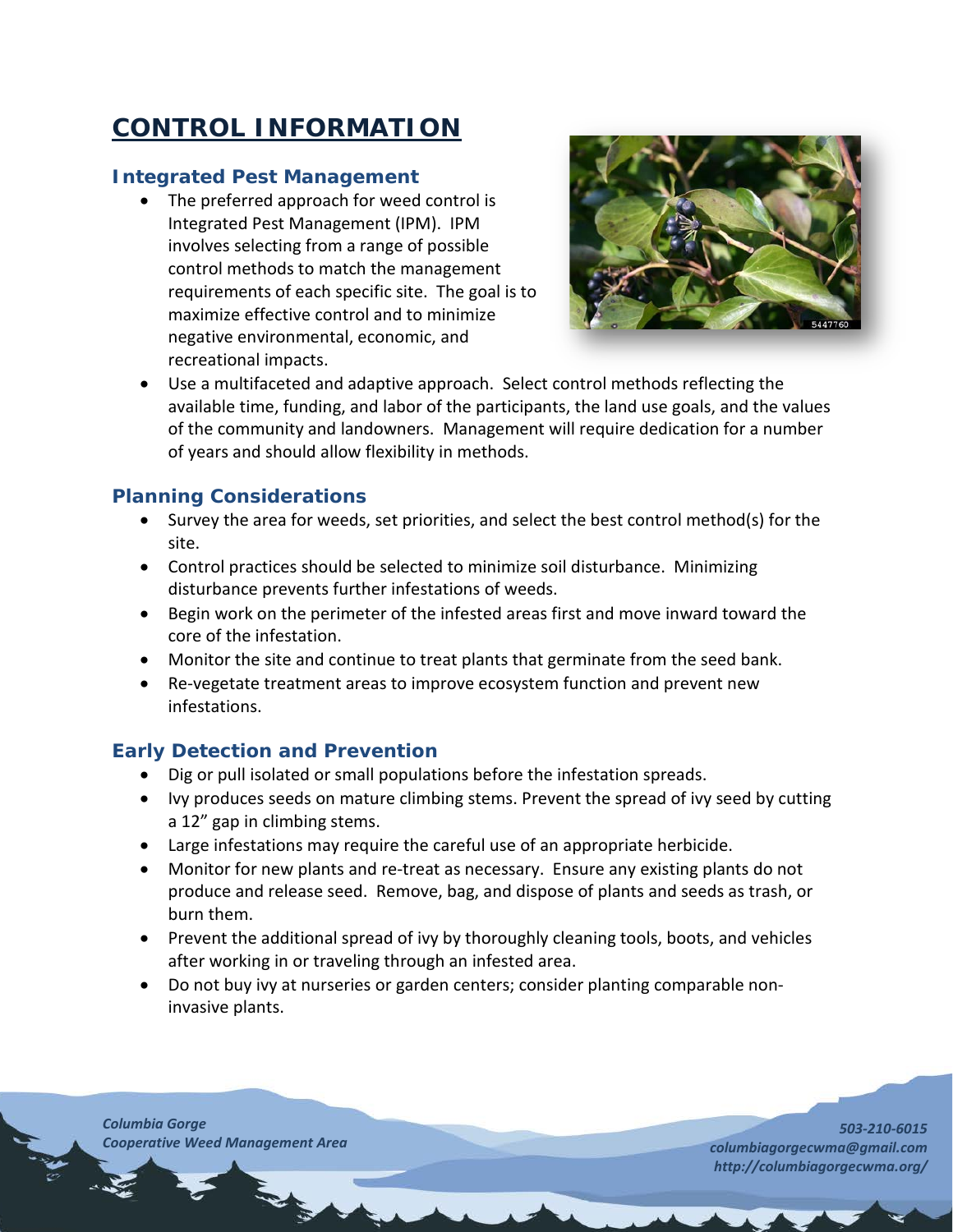#### **Manual, Mechanical, & Cultural Control**

- Invasive ivy can be dug or pulled out by the roots when soil is moist. When digging plants, be sure to remove the entire root. You may need to use tools such as pulaskis or pickaxes.
- Bag and dispose of removed plants as trash. Composting is not advised, as root fragments can generate new growth after removal. If you have too much to bag, pile it onto a tarp to prevent re-rooting and allow it to die completely (may take many months).
- If the ivy is climbing trees, pry small vines off the bark with a large screwdriver. Cut large vines with loppers or a saw and pull the vines away from the base of the tree. If plants are on the ground they may be hand-pulled with some difficulty.
- For large infestations, chop through ivy roots in a line and then peel back the mat into a large roll. English ivy will re-grow from root fragments, so repeated pulling will be needed.
- Monitor the site regularly and remove any new growth; vigilance is required to ensure long term control.
- Mulching may be an effective choice for smaller infestations. Cover entire infestation with cardboard and several inches of mulch. These may include wood chips, grass clippings, or hay. Keep the mulch in place for at least 2 growing seasons.

#### **Disposal**

- Improper disposal of this plant is a primary cause of recurrent infestations.
- Home compost does not get hot enough to kill plants or seeds of invasive ivy. Bag plant material and place in trash.
- Monitor yard debris for escaped weeds.
- Never dump yard debris in natural areas.

#### **Herbicide Control**

- Only apply herbicides at proper rates and for the site conditions or land usage specified on the label. **Follow all label directions** and wear recommended personal protective equipment (PPE).
- Ivy in treated areas should not be mowed until after the herbicide has taken effect and weeds are brown and dead.
- Monitor treated areas for missed and newly germinated plants. To prevent reinfestation by birds, sites should be monitored once or twice a year.
- Selective herbicides are preferred over non-selective herbicides when applying in a grassy area.
- **Minimize impacts to bees and other pollinators by controlling weeds before they flower. If possible, make herbicide applications in the morning or evening when bees are least active. Avoid spraying pollinators directly.**

*Columbia Gorge Cooperative Weed Management Area*

*503-210-6015 columbiagorgecwma@gmail.com http://columbiagorgecwma.org/*